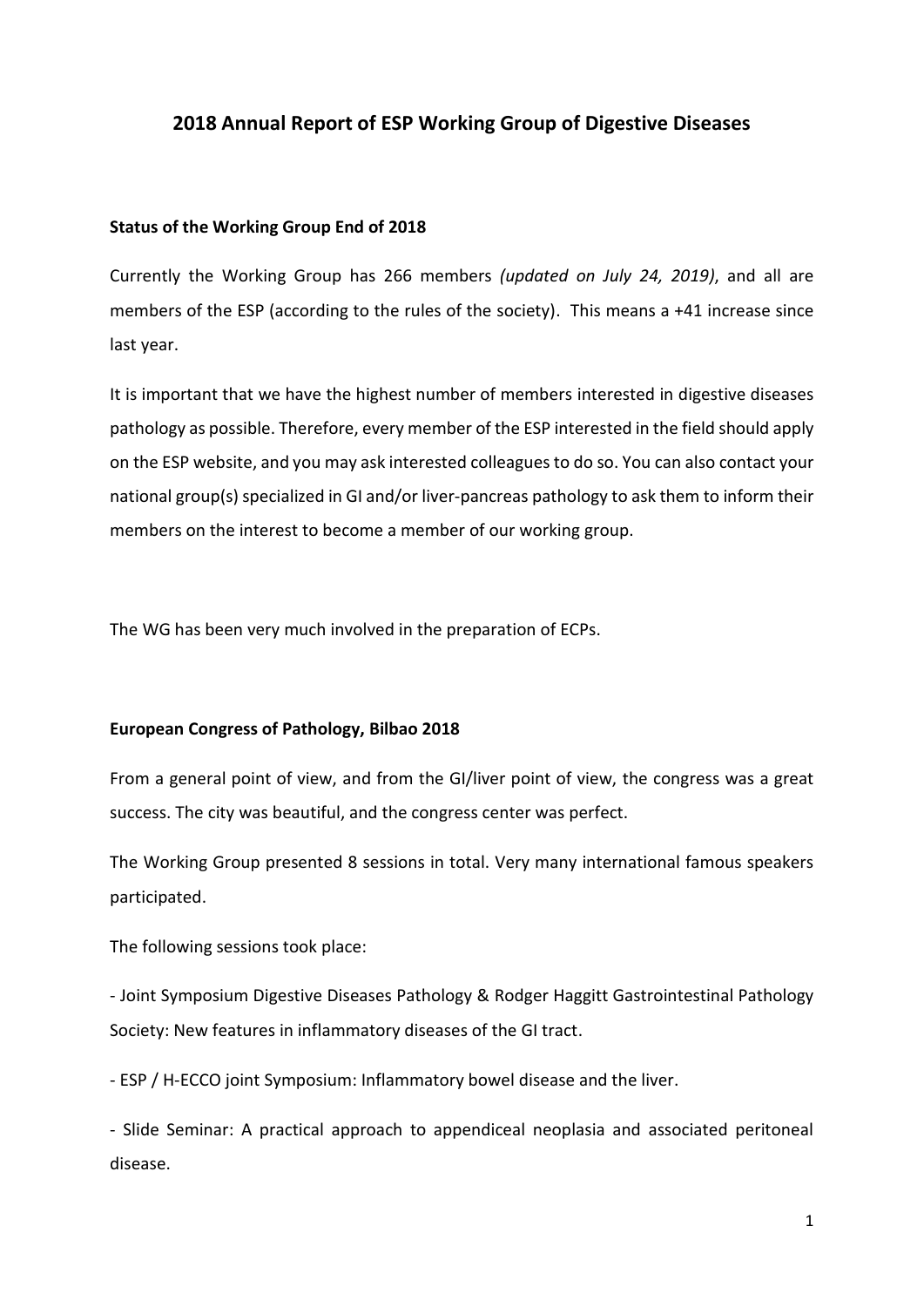- ESP / UEG Joint Symposium: Early cancers of the lower GI tract.

- Symposium: Pancreatic adenocarcinoma: what's new?

- WG symposium and Business meeting: What's hot in digestive pathology?

- Joint Short course Digestive Diseases Pathology & the Hans Popper Hepatopathology Society: Recent advances that will change how you practice liver pathology.

- Joint Videomicroscopy with the Paediatric and perinatal pathology WG: Uncommon causes of diarrhoea in children and adults.

We sincerely thank all chairs, co-chairs and presenters for their excellent work.

Oral free papers and posters:

Before the congress, 10 independent reviewers representing our Working Group scored the abstracts, which meant a huge amount of work. We sincerely thank those reviewers for their commitment. The names of the presenters and the institutions, in which the work had been performed was unknown to the reviewers (blinded review). Based upon the scores, the final decision was made by the scientific committee of the congress. 25 abstracts were selected for oral free paper presentation, 110 for poster presentation and 97 for E-poster presentation.

The posters were subdivided into groups of comparable sizes (GIT, hepatobiliary) with poster chairs. It was technically possible to visit all posters and discuss the findings with the presenters.

We are happy to present the following young colleague in this annual report:

Dr. Amedeo Sciarra, Switzerland, received the George Tiniakos Award for the best free-paper presentation in gastrointestinal, liver and pancreatobiliary pathology. His presentation was entitled "Hepatocyte transporters expression in hepatocellular adenoma subtypes and focal nodular hyperplasia helps to understand their imaging at Gd-EOB-DTPA magnetic resonance imaging".

During the Business meeting, a proposal was made to our members to participate to two international surveys: Tumour regression grading survey (M. Westerhoff, USA, R. Langer, Switzerland), and Pancreatobiliary path survey (G. Kim and D. Allende, USA).

2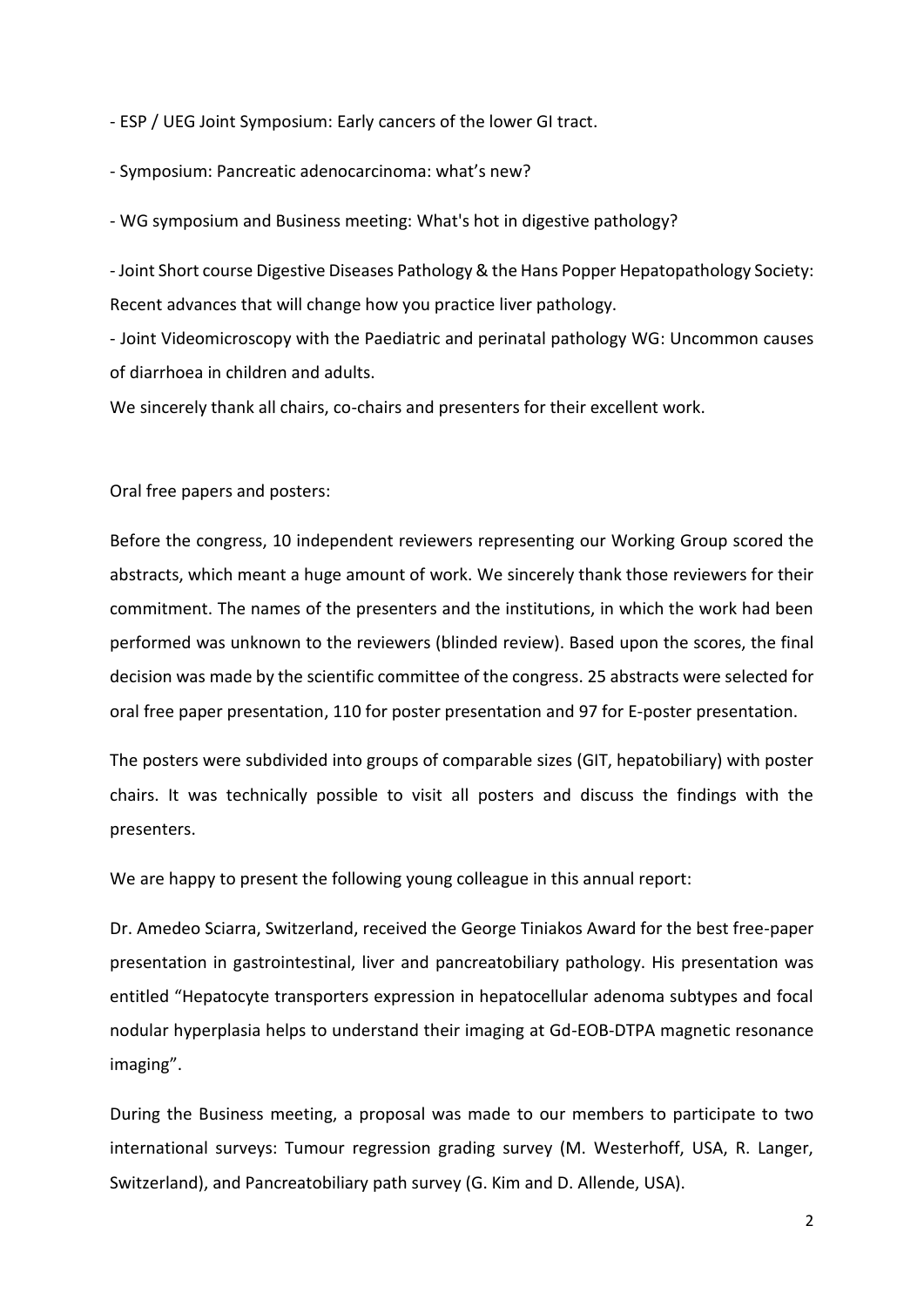#### **2019 ECP, Nice**

Early in 2018 we have started the planning for the 2019 congress in Nice. As you imagine, this congress is of special importance for the Chair of the Digestive Diseases WG!

Proposals were made in due course to the Scientific Committee during the Bilbao congress, and most have been approved.

As a result, again there will be 8 sessions of GI/liver/pancreas during the Nice congress, including symposia entitled "Immune-related hepatobiliary and pancreatic disorders: update of old classifications and new disease entities" and "Microsatellite instability in tumours of the digestive tract. From bench to bedside", a video-microscopy session on "Endoscopic resection of early tumours of the digestive tract: new issues, pitfalls", a joint symposium with the UEG (United European Gastroenterology) on "Challenging Issues of post-treatment conditions in GI cancer pathology ", a joint slide seminar with the Infectious Diseases WG entitled "Infectious lesions of the GI tract: new entities and pitfalls". For the third time at the ECP, a common session will be organized by the Rodger Haggitt Society and our working group, entitled "The pathology of syndromic polyposes of the gastrointestinal tract", and for the second time a common session will be organized with the Hans Popper Hepatopathology Society, entitled "Hepatocellular carcinoma: from the basic to the complex"; both sessions will have outstanding speakers from the USA and Europe. Our traditional symposium + Business meeting will be entitled "The new WHO classification of tumours of the digestive system", with 4 top experts, responsible for the new WHO classification that will be available just before the congress, and will be the first of the 5<sup>th</sup> edition of WHO "blue books"!

## **Collaboration with United European Gastroenterology (UEG)**

In 2013, the ESP was approved as Ordinary Member of the UEG, which was a great success for the whole society but also for the Working Group of Digestive Diseases.

The 7th Joint Symposium will be held in Nice ECP 2019, devoted to " Challenging Issues of post-treatment conditions in GI cancer pathology ".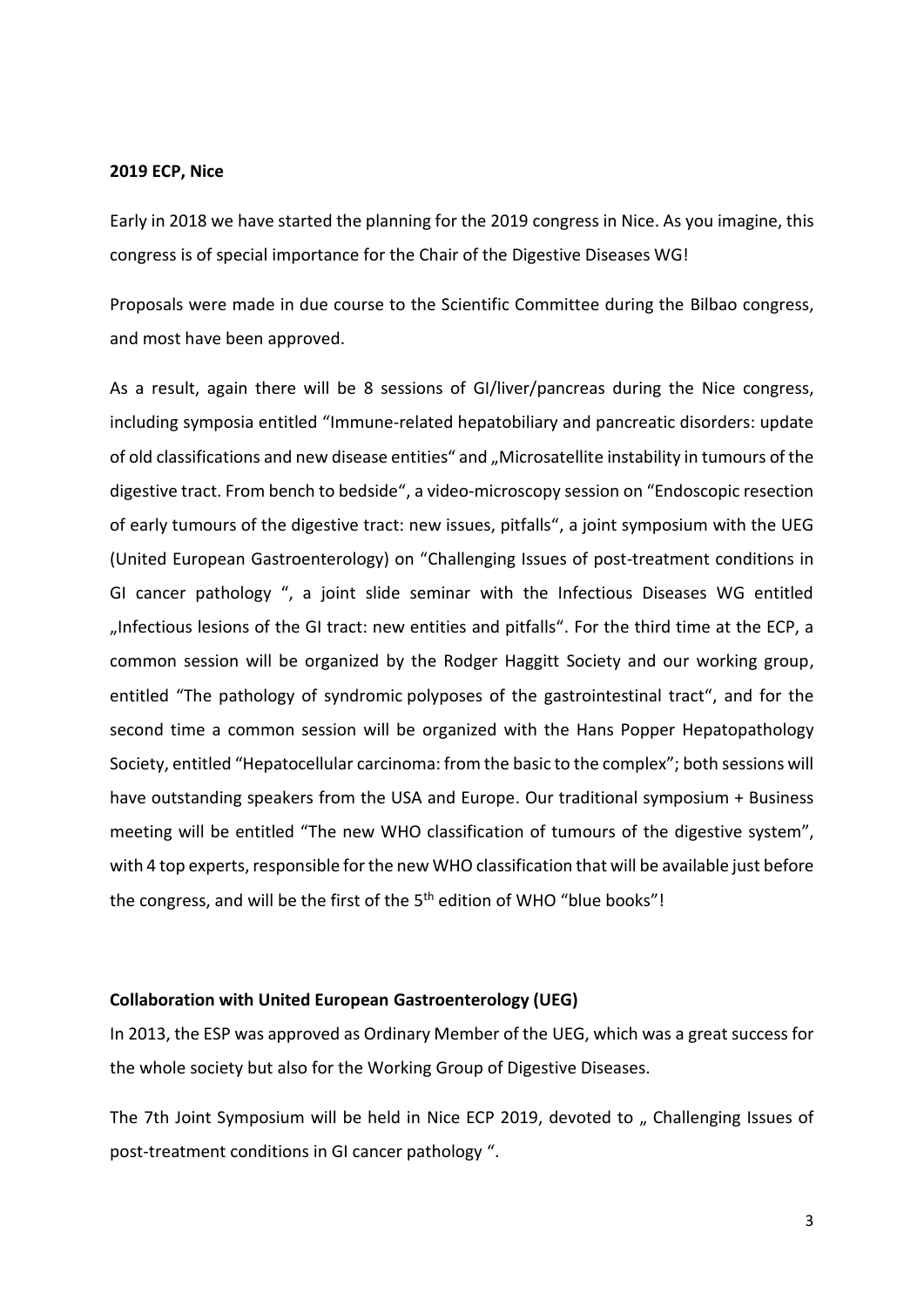## **Collaboration with the European Crohn's and Colitis Organisation (ECCO)**

ESP and ECCO have engaged a close relationship between both societies. In March 2016, a histological course on IBD pathology (H-ECCO masterclass) was included in the program of ECCO's annual congress in Amsterdam. It was renewed in ECCO 2017 (Barcelona), and in ECCO 2018 (Vienna).

A joint symposium was held in Bilbao, entitled "Inflammatory bowel disease (IBD) and the liver". The WG specially thanks Cord Langner and Roger Feakins for the implementation and continuation of this fruitful collaboration.

## **ESP Advanced Training Centers & Giordano Fellowship**

This important initiative from the ESP gives the opportunity to fellows to have a stage in wellrecognized centres.

25 centres are currently available on the ESP website, among these two focus on GI and two on liver:

- ESP Advanced Training Centre for Colorectal Cancer and Precursor Lesions. Nijmegen, The Netherlands. Head of training program: Iris Nagtegaal.
- ESP Advanced Training Centre for Gastrointestinal Pathology. Graz, Austria. Head of Training Program: Cord Langner.
- ESP Advanced Training Centre for Liver Pathology. Basel, Switzerland. Head of Training Program: Luigi Terraciano.
- ESP Advanced Training Center in the area of Liver Pathology. Heidelberg, Germany. Head of Training Program: Peter Schirmacher.

Jean-François Fléjou, Chairman

Christine Sempoux, Secretary